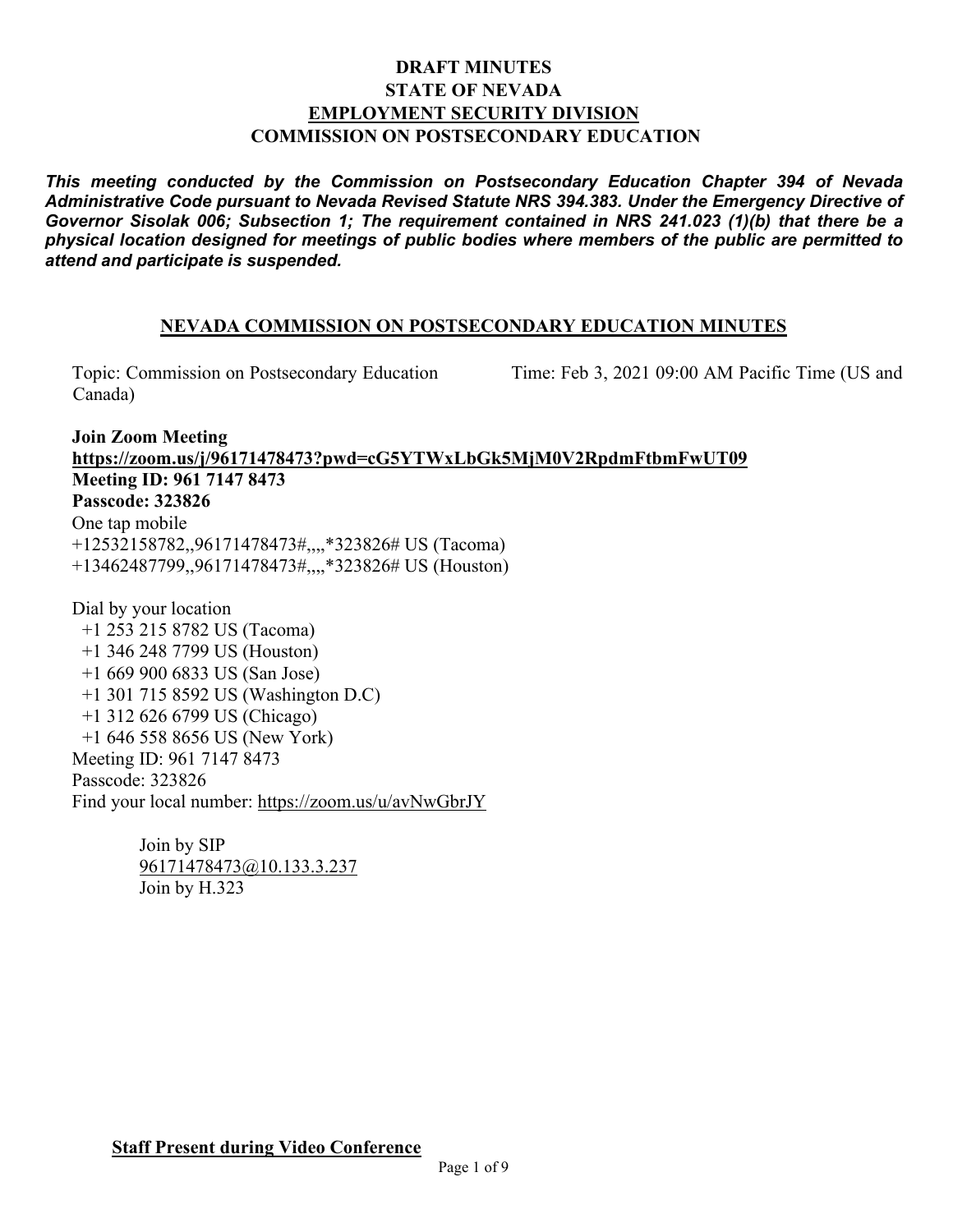Kelly D. Wuest, CPE Administrator Maricris Wu, CPE Postsecondary Education Specialist Susan Beckett, CPE, Administrative Assistant III

## **Members of the Public, Media and Other Agencies**

**Present in Las Vegas** Robert Whitney, Nevada Attorney General Office Deputy Attorney General Andrew Rozell Dora Valentin Jackie Villeda Jason Smith Marilyn Lim Carron Curtis Snaper Troy Tuke Brian Anderson Michael Hagan Shellie Hernandez Carol Galbraith Lisa Murphy Fran Kutner Rebecca Pittingsrud Theresa Brushfield Pat Brian Treu Monica Sanborn

Steven Watkins

# **Member of the Commission on Postsecondary Education**

**Present during Video Conference Meeting**

Sharon Frederick, Vice Chair Vincent Eade Jon Ponder Joseph Rhodes Chris Sewell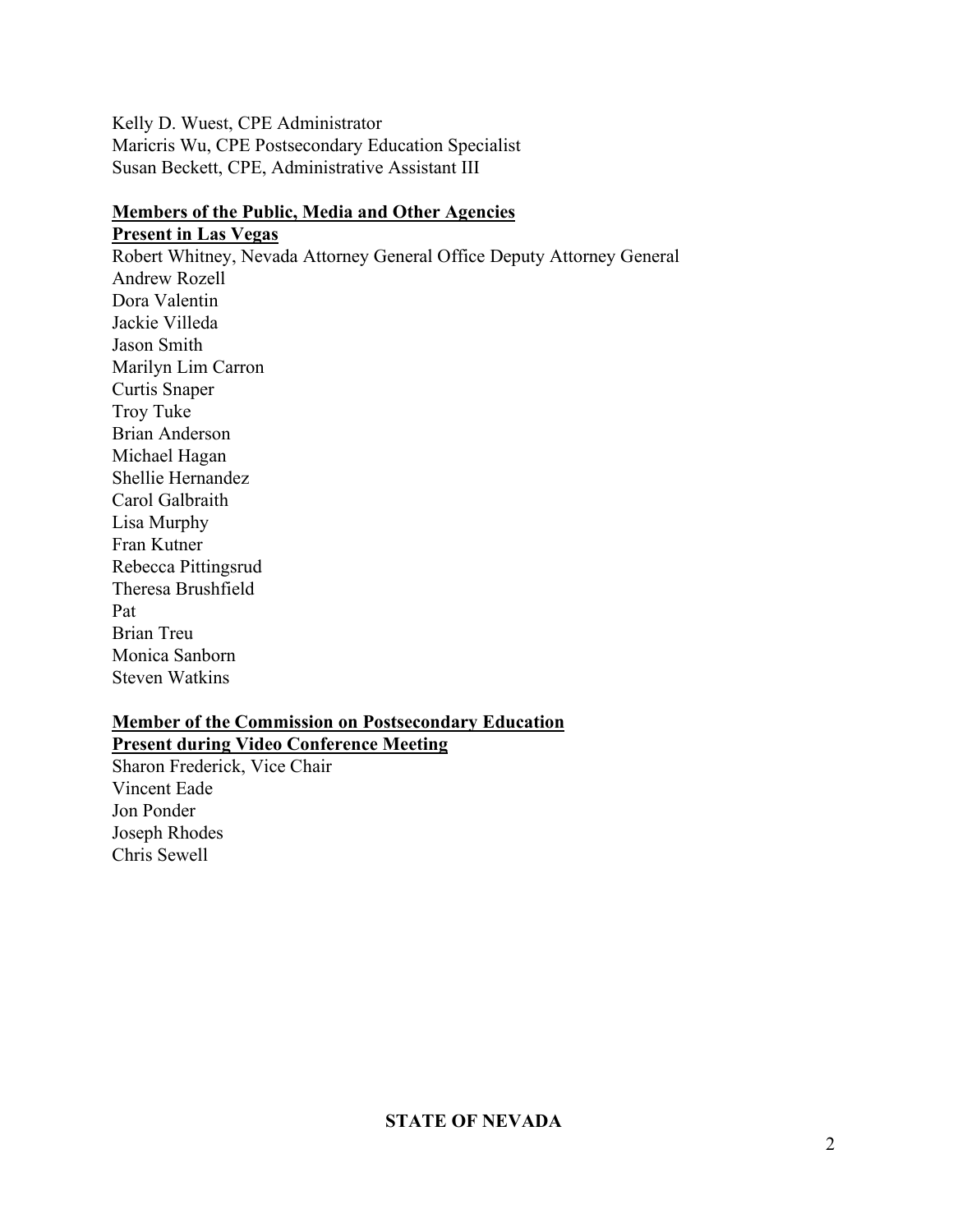### **EMPLOYMENT SECURITY DIVISION COMMISSION ON POSTSECONDARY EDUCATION MINUTES**

February 3, 2021 – 9:00 A.M.

### **Call to Order**

The meeting was held via Video Conference ZOOM. The meeting was called to order by Vice Chair Commissioner Sharon Frederick at approximately 9:00 AM.

### **Public Comments**

Commissioner Frederick asked for public comment.

### **Written Comments**

This is Susan Beckett; no written comments.

### **Confirmation of Posting**

Susan Beckett, for the record, Administrative Assistant III, Employment Security Division, Commission on Postsecondary Education. Yes, proper Notice was provided for this Meeting, in accordance with Governor Sisolak's Declaration of Emergency Directive 006; Subsection 1; The requirement contained in NRS 241.023 (1)(b) that there be a physical location designated for the meeting of public bodies where members of the public are permitted to attend and participate is suspended. The meeting will be held via videoconference only.

### **Roll Call**

- Commissioner Chair Clark-Excused
- Commissioner Vice-Chair Frederick-Present
- Commissioner Eade Present
- Commissioner Kenny Excused
- Commissioner Ponder-Present
- Commissioner Rhodes Present
- Commissioner Sewell Present

Administrator Kelly Wuest: took roll via verbal and video. Confirmation of a quorum.

### **Adoption of Agenda:**

| Motion:     | Commissioner Sewell $\,$ – Move to approve adoption of Agenda for February 3, |
|-------------|-------------------------------------------------------------------------------|
| 2021.       |                                                                               |
| Second:     | <b>Commissioner Rhodes.</b>                                                   |
| Discussion: | None.                                                                         |
| Results:    | Unanimous, agenda is adopted.                                                 |

### **Approval of Minutes November 12, 2020 Meeting**

| Motion:           | Commissioner Rhodes – Motion to approve the minutes for the meeting that was |
|-------------------|------------------------------------------------------------------------------|
|                   | held on November 12, 2020.                                                   |
| Second:           | Commissioner Eade.                                                           |
| Discussion: None. |                                                                              |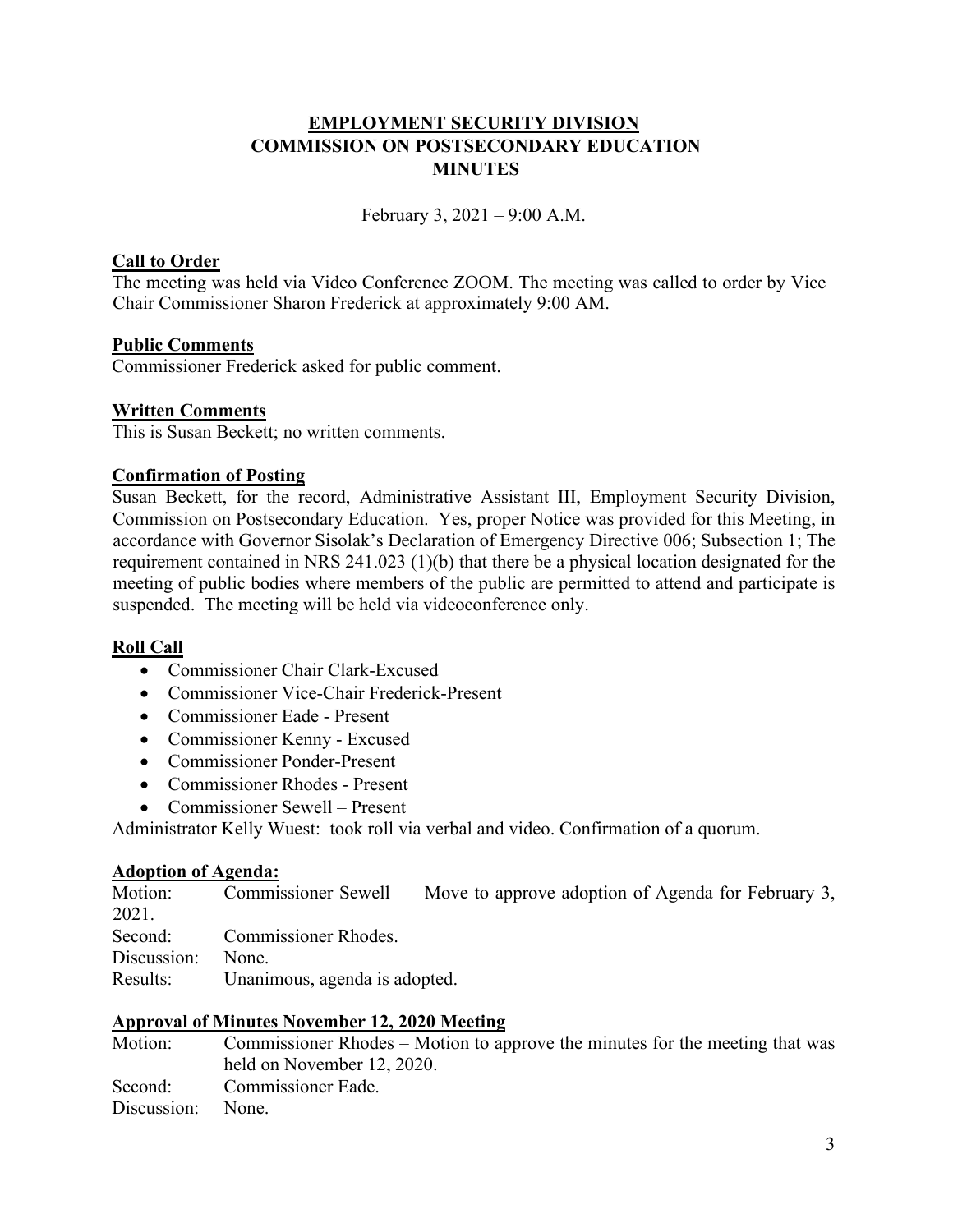Results: Unanimous, motion carries.

### **Administrators Report**

Administrator Kelly Wuest read the report from the submitted report in the packet, as follows:

#### 1.**COVID 19 Update**

Temporary approvals for distance education remain in place for both state licensing and for the VA educational benefits program. VA approval is now scheduled to expire December 2021. Many institutions remain in either a distance education modality or hybrid model due to occupancy restrictions.

The Nevada State Immunization Program reached out for an institutional contact list for all private postsecondary institutions in mid-January. They are working to incorporate institutional staff and faculty in the COVID vaccine planning. CPE provided both the primary institutional contact and corporate contacts for all licensees.

#### **2. Accreditation News**

Accrediting Council for independent Colleges and Schools (ACICS) – The U.S. Department of Education has started the process to again to remove the accrediting body's approval by DE. The issue will be taken up at the National Advisory Committee of Institutional Quality and Integrity February 25, 2021 meeting. Currently, CPE has two institutional remaining with ACICS accreditation. Laurus College which is dually accredited with Distance Education Accrediting Commission (DECA) and Southern States University which has been determined eligible to proceed with candidacy to WASC Senior College and University Commission.

#### **3. Legislative Session**

As the legislative session will begin in February, DETR tracks bills that may impact the agency. CPE does not have any legislation pending related to NRS 394 but is often impacted by other regulatory changes to occupational license or general government operations. CPE reviews bills related to education and occupation licensing that may impact our licensees in addition to changes in alcohol related laws impacting the Alcohol Beverage Awareness card program. Nevada legislative information can be found at: <https://www.leg.state.nv.us/>

SB 24 – Changes to NRS 231 related to workforce recruitment, assessment and training through the Office of Economic Development. Changes proposed would include payment of equipment or technology necessary to develop training in areas without sufficient offerings to meet the workforce demands. In the current form, this bill does not exclude private postsecondary institutions.

SB 27 -Creates a special license for paraprofessional license for athletic coaching or administrative personnel. Impact on CPE will be addition workload for added programs and increases in revenue related to new student enrollment.

AB 38 - Changes the required parameters of an advisory technical skills committee with membership of postsecondary education institutions that provide technical education.

#### 4. **Closure Updates**

Rika Makeup Academy– At the November 12, 2020 Commission meeting, the Commission motioned to terminate the provisional license of Rika Makeup Academy. The institution has not provided CPE with the required student files as required by NRS 394.550. A total of \$13,634 (at time of report) in claims have been submitted to CPE; now \$16,900.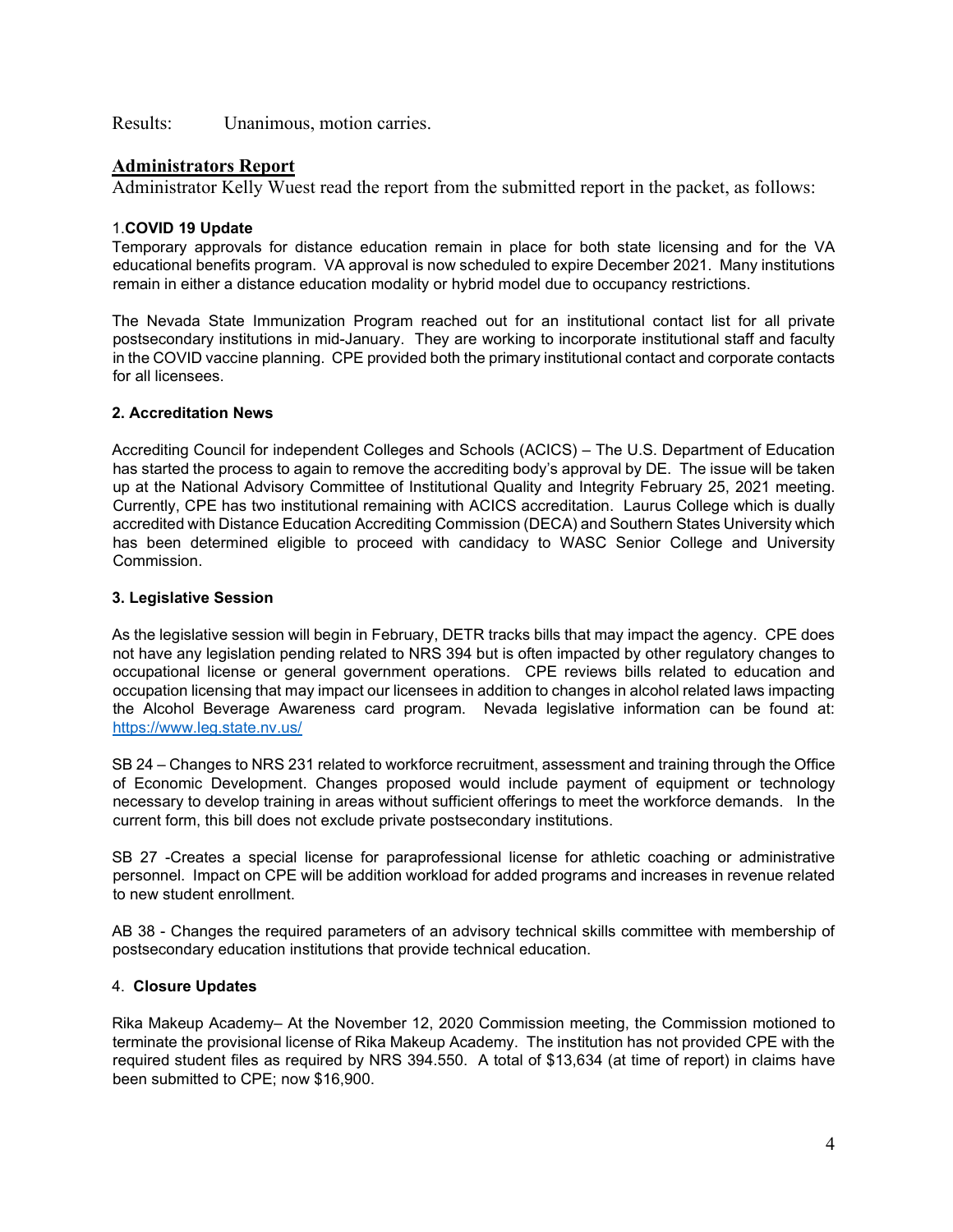Pahrump Dental - Closed on December 1, 2020 and no students were in attendance at the time of the closure. The institution has provided all students records to CPE.

Multnomah University – Revised plans to permit the local staff to take over operations and will provide transitionary support to enable the institution to remain open in Reno, Nevada. As the campus build was sold, the institution had to relocate.

#### 5. **Budget**

Starting January 2021, state employees are required to take 1 furlough day per month. This will result in a reduction in the reimbursement funds for the VA agreement and impact staff workload. Travel restrictions are still in place for staff resulting in a cost saving for the state budget and reduced reimbursement for VA agreement.

6 **Quarterly Report** – With 52 schools unreported, the total enrollment for the October 1, 2020 – December 31, 2020 quarter stands at 7,024 new students. An update will be provided at the meeting.

Q3 updated to 9,428

| Oct - Dec 2020 | Oct - Dec 2019 | Oct - Dec 2018 | Oct - Dec 2017 | Oct - Dec 2016 |
|----------------|----------------|----------------|----------------|----------------|
| 7.024          | 8.057          | 5.035          | 4.940          | 4,404          |

### 7. **CPE Quarterly Activities** – October 1, 2020 – December 31, 2020

| <b>CPE Activity</b>                  | Number of<br><b>Applications</b><br><b>Processed</b> | <b>CPE Activity</b>                        | Number of<br><b>Applications</b><br><b>Processed</b> |
|--------------------------------------|------------------------------------------------------|--------------------------------------------|------------------------------------------------------|
| License Renewals                     | 14                                                   | <b>Agent Permits</b>                       | 20                                                   |
| <b>Experiential License</b>          |                                                      | VA Compliance Visits/Other Visits          |                                                      |
| <b>Transcripts Processed</b>         | 75                                                   | VA Program Approvals (individual programs) | 441                                                  |
| <b>Distance Education Exemptions</b> |                                                      | <b>SARA Notifications</b>                  |                                                      |
| <b>License Evaluations</b>           |                                                      | <b>School Audits</b>                       |                                                      |
| <b>Added Facility</b>                | 3                                                    | <b>Added Program</b>                       |                                                      |

### 8. **CPE Formal Student Complaints**: October 1, 2020 – December 31, 2020

Complaints listed only include student who filed formal paperwork with CPE to initiate an investigation.

| <b>Institution Name</b>  | Date Filed                                                                                  | Issues/Allegation                                                                                                                                                         | <b>Findings</b>                                                                                                                                                                                                                                                               | <b>Status</b>                                            |
|--------------------------|---------------------------------------------------------------------------------------------|---------------------------------------------------------------------------------------------------------------------------------------------------------------------------|-------------------------------------------------------------------------------------------------------------------------------------------------------------------------------------------------------------------------------------------------------------------------------|----------------------------------------------------------|
| Rika Makeup<br>Institute | $2/24/20*$<br>Paper document<br>found in file was<br>misclassified as<br>prior to licensing | Misrepresented that<br>program was required<br>to get Cosmetology<br>Makeup license.<br><b>Quality of Education</b><br>- course did not<br>provide any new<br>information | Student withdrew<br>from program and<br>student refund was<br>not calculated by<br>Rika, Student<br>handwritten receipt<br>did not match<br>electronic receipt<br>provided by the<br>institution.<br>Refund owed to<br>student for<br>balance.<br>Violation of NRS<br>394.449 | Open – Included in<br>current agenda item<br>for refund. |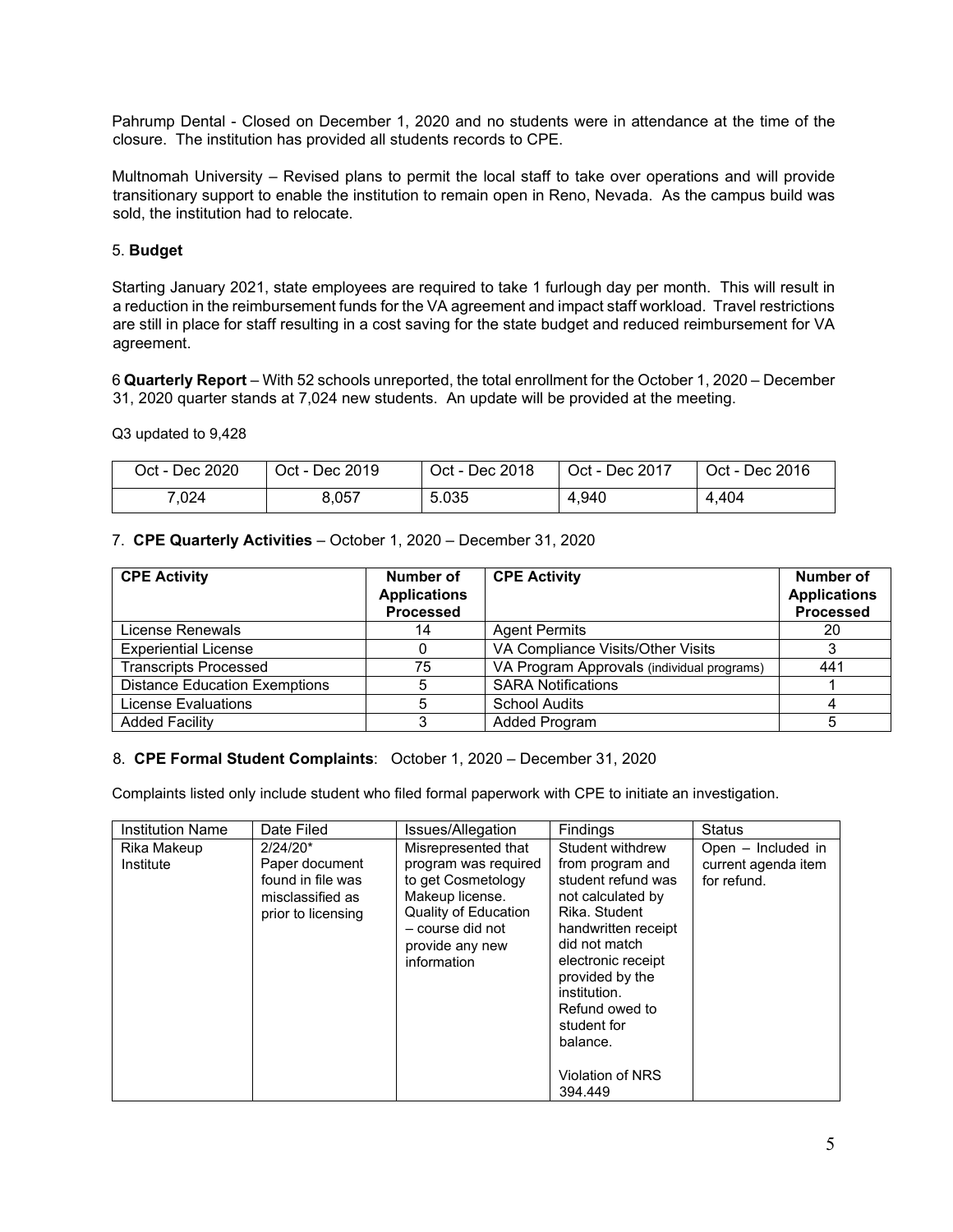| Carrington College | 12/23/21 | Unfair treatment | Student was<br>provided the three<br>attempts allowed<br>by institutional<br>policy for the<br>medication<br>calculation exam.<br>Students who<br>received a fourth<br>attempt in a<br>previous semester<br>were provided the<br>additional attempt<br>due to a computer<br>software<br>malfunction. | Institution followed<br>its published<br>guidelines closed.<br>Not substantiated. |
|--------------------|----------|------------------|------------------------------------------------------------------------------------------------------------------------------------------------------------------------------------------------------------------------------------------------------------------------------------------------------|-----------------------------------------------------------------------------------|
|                    |          |                  |                                                                                                                                                                                                                                                                                                      |                                                                                   |

### **Applications for Full Term License**

Commissioner Frederick asked the commission to consider a consent agenda. This would combine items:

- 2. Laurus College for six months extension
- 3. Mountain View Hospital Paramedic Institute a nine-month extension.
- 4. Sin City Scuba a nine-month extension.
- 6. SW Compliance & Safety Training Institute a six-month extension.

Do I have a motion and second?

Motion: Commissioner Ponder – A motion to extend the said entities for a six-month extension.

Second: Commissioner Sewell.

Discussion: Commissioner Frederick, some of the have nine months. Mountain View has ninemonths and Sin City Scuba has nine-months.

Results: Unanimous, motion carries.

### *Community Ambulance Health Science Center*

Testified: Brian Anderson – gave an update on operations and background of the school.

Motion: Commissioner Rhodes – A motion that Community Ambulance Health Science Center provisional licensure be extended for six months. Second: Commissioner Eade. Discussion: None.

Results: Unanimous, motion carries.

### *Southeastern University*

Testified: Lisa Murphy – gave an update and background of the SEU.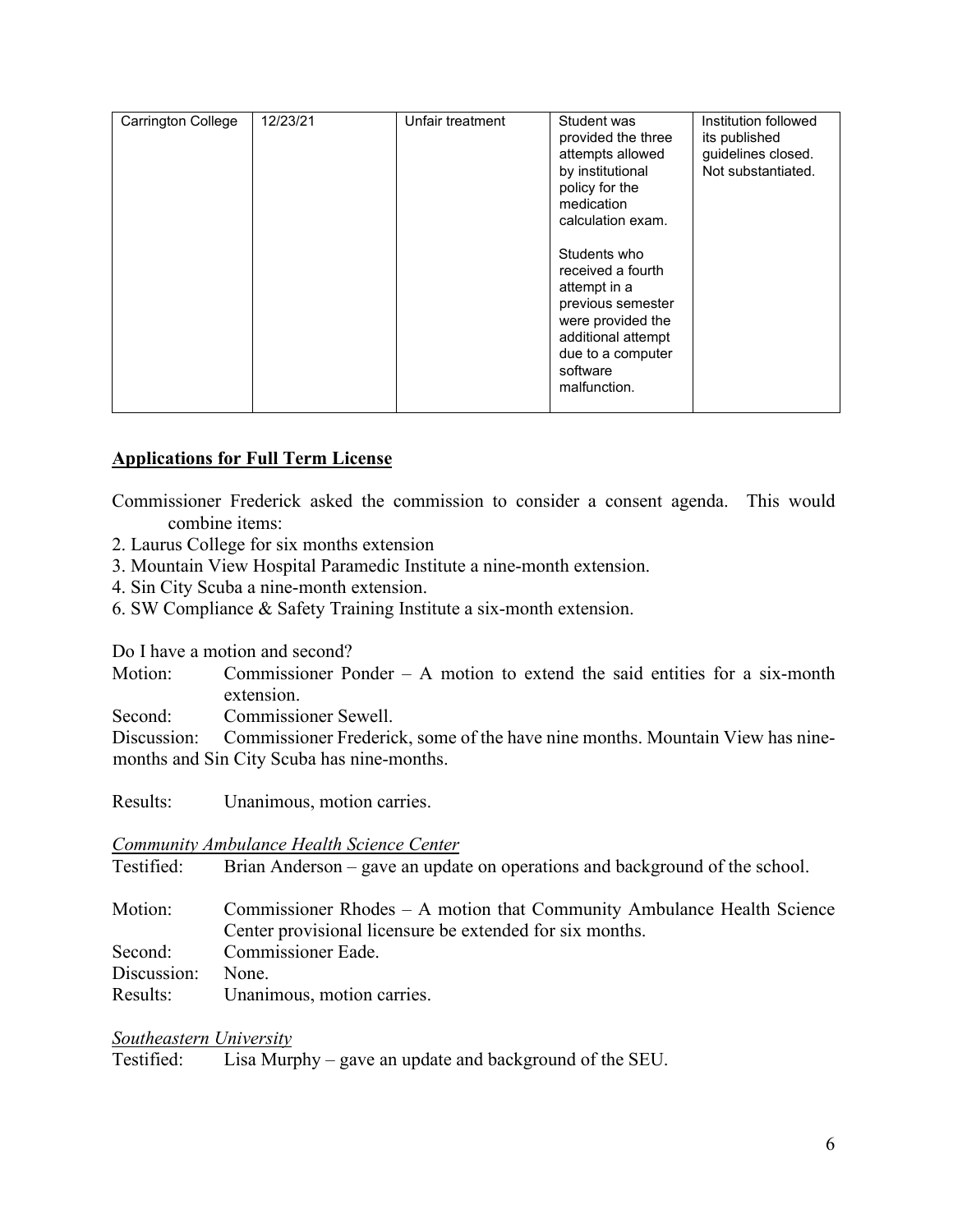| Motion:     | Commissioner Ponder $-$ A motion that a provisional license for Southeastern |
|-------------|------------------------------------------------------------------------------|
|             | University for an additional six months.                                     |
|             | Second: Commissioner Sewell.                                                 |
| Discussion: | None.                                                                        |
| Results:    | Unanimous, motion carries.                                                   |

### *The CE Shop*

| Testified:  | Rebecca Pittingsrud gave a background of the school.                            |
|-------------|---------------------------------------------------------------------------------|
| Motion:     | Commissioner Rhodes $- A$ motion that a full-term license be granted for The CE |
|             | Shop.                                                                           |
| Second:     | Commissioner Eade.                                                              |
| Discussion: | None.                                                                           |
| Results:    | Unanimous, motion carries.                                                      |

### *Unitek College*

| Testified:  | Marilyn Lim-Carreon gave a background and update of the school.               |
|-------------|-------------------------------------------------------------------------------|
| Motion:     | Commissioner Eade $-$ A motion that a full-term license be granted for Unitek |
|             | College.                                                                      |
| Second:     | Commissioner Ponder.                                                          |
| Discussion: | None.                                                                         |
| Results:    | Unanimous, motion carries.                                                    |

### **Applications for Initial Provisional Licensure**

### *Adult Care Connections*

Testified: Dora Valentin, Owner; Theresa Brushfield gave background information of her program and business.

| Motion:     | Commissioner Ponder – That a twelve-month provisional license be granted to     |
|-------------|---------------------------------------------------------------------------------|
|             | Adult Care Connections, to offer the Medication Management certificate program, |
|             | contingent upon receipt of surety bond in the amount of \$10,000, facility and  |
|             | personnel information and curriculum approval.                                  |
| Second:     | Commissioner Sewell.                                                            |
| Discussion: | None.                                                                           |
| Results:    | Unanimous, motion carries.                                                      |

### *Coaching Pros for Personal Injury Academy*

- Testified: Jacqueline Villeda, Owner provided background of the business and how she came to create the school.
- Motion: Commissioner Rhodes That a twelve month provisional license be granted to Coaching Pros for Personal Injury Academy to offer certificate programs in Basic Foundation of Pre-litigation; Basic Found of Litigation and Advance Pre-litigation contingent upon receipt of surety bond in the amount \$14,000, facility approval and personnel information and curriculum approval. Second: Commissioner Ponder.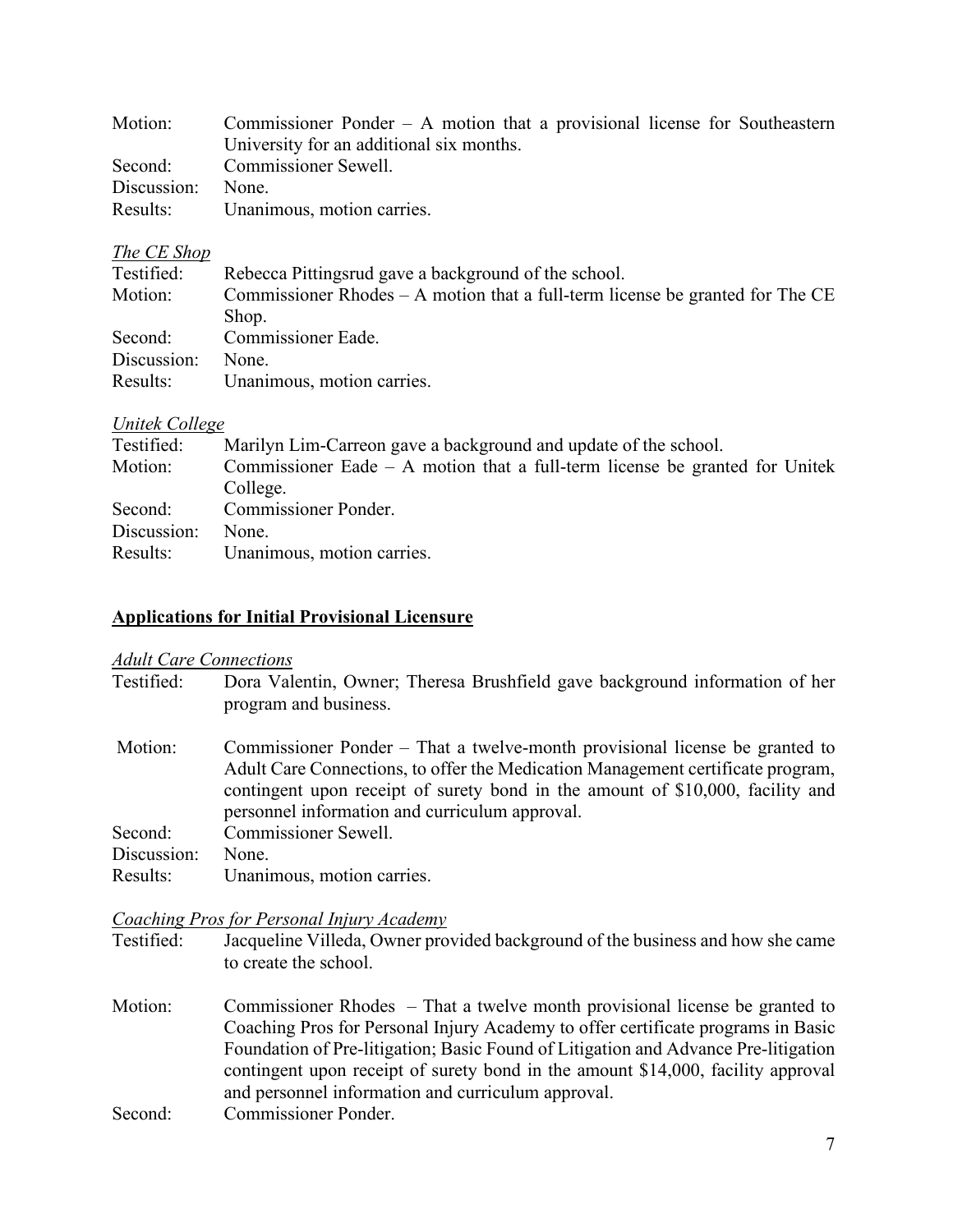| Discussion: None. |                            |
|-------------------|----------------------------|
| Results:          | Unanimous, motion carries. |

#### *iTeachNevada, LLC.*

- Testified: Andrew Rozell, Executive Vice President gave background of the program and the accreditation.
- Motion: Commissioner Sewell That a twelve-month provisional license be granted to iteachNEVADA to offer their Teacher Certification program contingent upon surety bond in the amount of \$409,000, personnel and facility information. Second: Commissioner Ponder. Discussion: None.
- Results: Unanimous, motion carries.

### *Phlebotomy Training Specialists*

Testified: Brian Treau, Owner gave a background of the school and program.

- Motion: Commissioner Ponder That a twelve-month provisional license be granted to Phlebotomy Training Specialists to offer the Phlebotomy Training certificate program upon receipt of surety bond in the amount of \$10,000, curriculum approval, facility and personnel information. Second: Commissioner Eade. Discussion: None.
- Results: Unanimous, motion carries.

### *Sonder CNA Training*

- Testified: Carol Galbraith, Owner background on her professional career, the need for training in rural areas and how she came to create the program.
- Motion: Commissioner Rhodes That a twelve-month provisional license be granted to Sonder CNA Training to offer the Nursing Assistant program, contingent upon receipt of surety bond in the amount of \$15,000, facility and personnel information, Nevada State Board of Nursing academic administrator and curriculum approval. Second: Commissioner Sewell.
- Discussion: None.
- Results: Unanimous, motion carries.

### *Strayer University*

- Testified: Michael Hagan, Assistant General Counsel; gave a background and updated the commission on reasons for this third time in front of the commission for the application explaining delays due to COVID-19.
- Motion: Commissioner Sewell That a twelve-month provisional license be granted to Strayer University, to offer the diploma, associate, bachelor, masters and graduate certificates as indicated on the application, contingent upon facility information, staffing and surety bond in the amount of \$75,000.
- Second: Commissioner Rhodes.